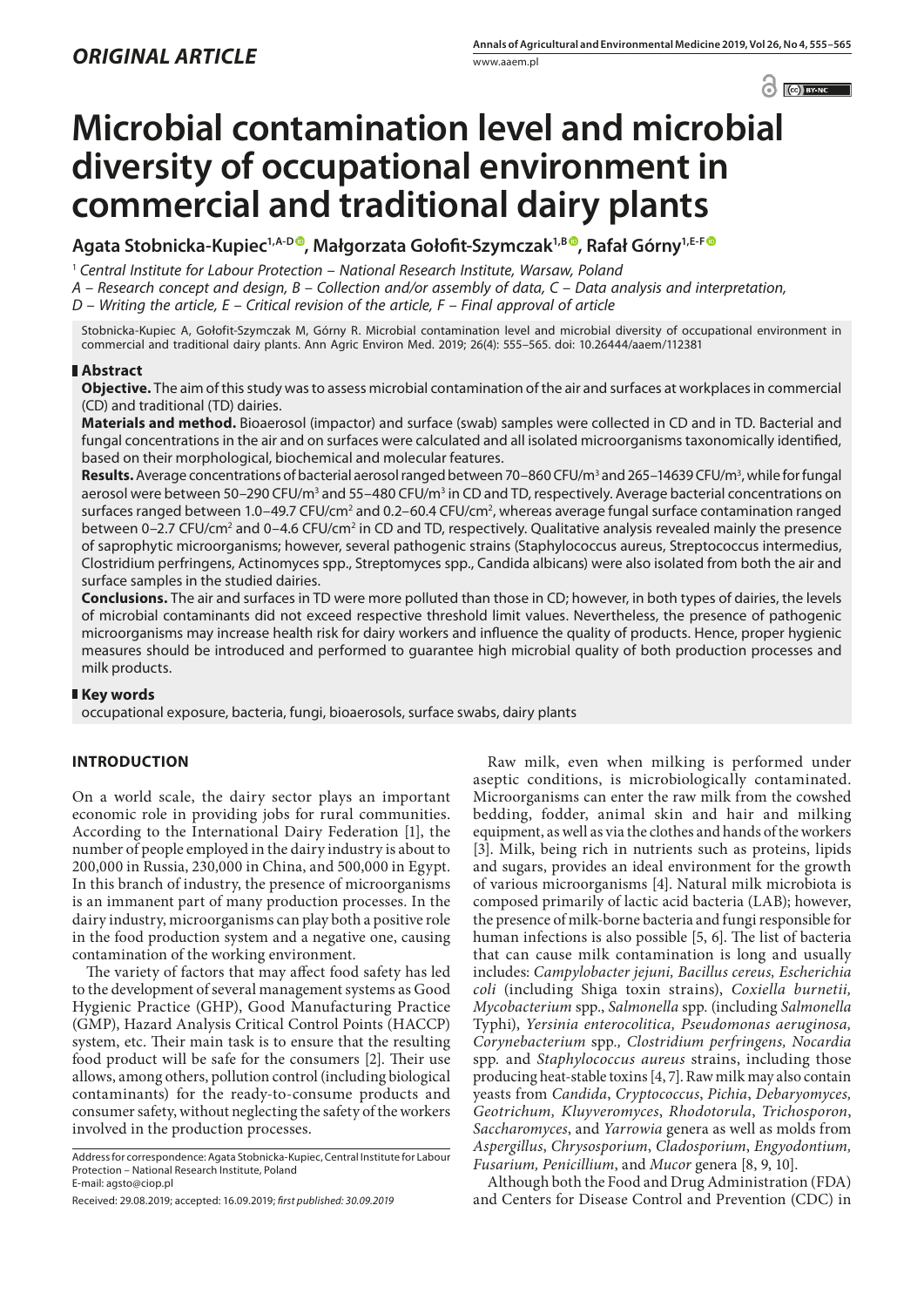the USA recommend the pasteurization of milk intended for human consumption [11, 12], many dairy products like cheese, butter or cream are still made from raw (unpasteurized) milk, especially in traditional dairies. As many consumers clearly demand and expect the food manufactured from 'highquality raw materials' [13], this type of market pressure may result in increased risk for dairy workers [14, 15].

Dairy workers can be exposed not only to saprophytic and pathogenic microbiota from raw milk, but also to starter cultures of selected bacterial and fungal strains. Such cultures being added during milk processing support fermentation and/or food preservation processes lead to the improvement of texture, flavour, and nutritional value of dairy products [16]. The most popular starter cultures are lactic acid bacteria (LAB), such as *Lactococcus lactis, Lactobacillus delbrueckii, Leuconostoc mesenteroides* or *Streptococcus thermophilus.* There are also selected mould strains used for ripened cheese production, including *Penicillium roqueforti*, *Penicillium camemberti*, and *Penicillium candidum* [17, 18]. According to the FDA, starter cultures are clearly classified as Generally Recognized As Safe (GRAS) [11, 19]. However, GRAS status applies to the use in food production only, and information about health effects of airborne and dermal exposure to GRAS strains is still very scarce. So far, few publications have proved that workers from occupational areas with high levels of airborne LAB reported more health symptoms (e.g. irritations and immune system responses), compared to control groups [20, 21].

#### **OBJECTIVE**

Data regarding bioaerosols in dairy barns is available [22, 23]; however, information about microbial diversity and concentration in bioaerosols and on surfaces in the occupational environment of dairy plants are still scarce. Taking the above into account, the aim of this study was to perform the complex quantitative and qualitative characterization of microbiological agents in the air and on surfaces at workplaces in commercial and traditional dairies, to provide important information for proper occupational risk assessment and occupational risk management for workers in dairies.

## **MATERIALS AND METHOD**

**Environmental field samples.** Bioaerosol and surface swab samples were collected in three commercial and three traditional dairy plants located in the central and eastern regions of Poland during summer 2018 (June–August). The examined dairy plants represented typical dairies of the sector of small and medium enterprises, and specialized in milk, butter, cream, yoghurt and cheese (excluding mouldripened cheese) production. The samples were collected both in commercial dairies (CD) with an almost fully automated production process, and in traditional dairies (TD) where many production activities were manually performed. The buildings of each type of dairy plant were differentiated, taking into account the type and characteristics (size, type of ventilation), number of workers, methods of production (automatic, manual, mixed), nearby presence of animals (dairy cattle), and type of processed milk (raw, pasteurized).

Table 1 shows the buildings of commercial and traditional dairy plants with their detailed characteristic. To evaluate the potential influence of external microbial pollution sources on air quality at the studied workplaces, background air (atmospheric bioaerosol) samples were simultaneously collected in close vicinity (approximately 300 m from the border) of the studied dairies.

**Table 1.** Description of the commercial and traditional dairy plant buildings

| Type of dairy plant<br>Characteristic  | Commercial                               | Traditional                                                       |  |  |
|----------------------------------------|------------------------------------------|-------------------------------------------------------------------|--|--|
| Size                                   | $> 2.000$ m <sup>2</sup>                 | $\sim$ 200-300 m <sup>2</sup>                                     |  |  |
| Type of ventilation                    | mechanical                               | natural                                                           |  |  |
| Number of workers                      | 160-250                                  | $2 - 10$                                                          |  |  |
| Method of production                   | fully automated<br>(excluding packaging) | manual or mixed (semi-<br>automatic)                              |  |  |
| Nearby presence of<br>animals (cattle) | no                                       | yes (milk reception area in<br>neighborhood with milking<br>area) |  |  |
| Type of processed milk                 | pasteurized                              | raw                                                               |  |  |
|                                        |                                          |                                                                   |  |  |

All samples were collected after obtaining the appropriate permits issued by CD and TD authorities.

**Bioaerosol sampling.** In the examined dairies, bioaerosol samples were collected during regular work hours at the following workplaces: milk reception, milk storage, cheese production, cream and butter production, and packaging area. Bioaerosol samples (100 L) were collected using properly calibrated MAS impactor (model 100-NT, Merck Eurolab GmbH, Darmstadt, Germany) on appropriate agar media: trypticase soy agar (TSA) with 5% of defibrinated sheep blood (bioMérieux, Marcy-l'Étoile, France) for mesophilic bacteria, MRS agar (agar De Man, Rogosa and Sharpe, bioMérieux) for lactic acid bacteria, Schaedleragar (SCS, bioMérieux), with 5% of defibrinated sheep blood for anaerobic bacteria, and malt-extract agar (MEA, Oxoid, UK) for fungi. All air samples were collected at the height of 1–1.5 m above the floor or ground simulating aspiration from the human breathing zone [24, 25].

During bioaerosol measurements, temperature and relative humidity of the air were measured with a portable thermohygrometer (model TFA 30.5024, Conrad Electronic GmbH, Hirschau, Germany).

**Surface swab sampling.** Surface samples of 100 cm<sup>2</sup> area (limited by the use of 10×10 cm sterile template) were collected with sterile swabs (Copan, Brescia, Italy) from worktops within the milk reception zone, surfaces of tanks within the milk storage area, worktops in the cheese production zone, worktops within the cream and butter production area, and from conveyer belts within the packaging area.

After shaking the swabs for 30 minutes at room temperature, a series of dilutions for each sample was prepared  $(10^{-1}-10^{-3})$ and used in triplicates in the amount of 0.1 mL for inoculation of proper medium (see above) for each examined group of microorganisms.

**Laboratory analysis.** Agar plates with bioaerosol and surfaces swab samples were incubated in the following conditions: 1 day  $(37^{\circ}\text{C}) + 3$  days  $(22^{\circ}\text{C}) + 3$  days  $(4^{\circ}\text{C})$  for mesophilic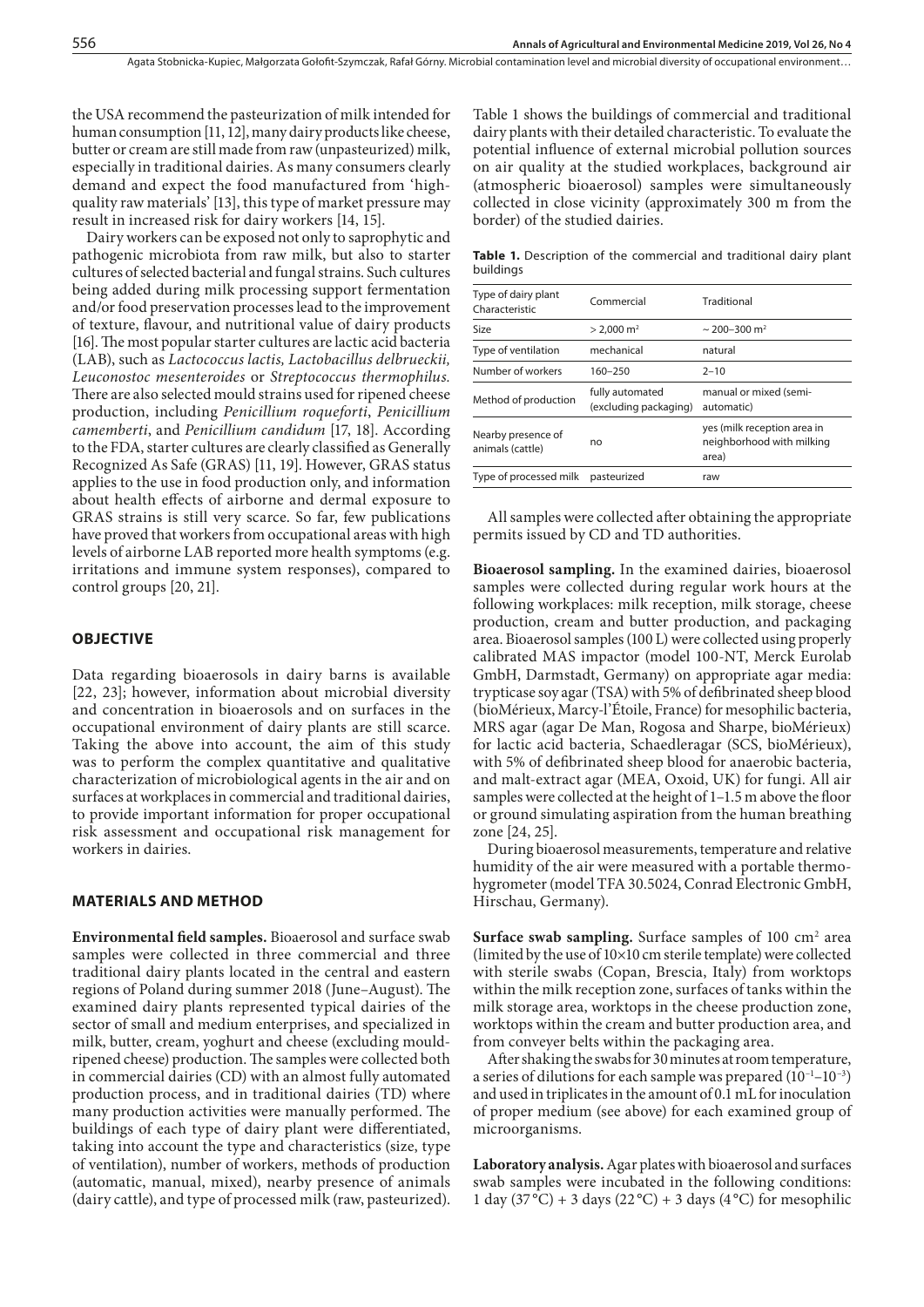bacteria, 3 days (37 °C) in anaerobic condition for lactic acid bacteria, 3 days (37 °C) + 2 days (30 °C) in anaerobic condition for anaerobic bacteria and 4 days  $(30^{\circ}C) + 4$  days  $(22^{\circ}C)$ for fungi [26]. The final concentration of microorganisms in bioaerosol was determined as colony forming units per  $1 \text{ m}^3$  of air (CFU/m<sup>3</sup>), while on surfaces as CFU per  $100 \text{ cm}^2$ (CFU/100cm2 ).

All isolated microbial colonies were then classified to the genus and/or species level, taking into account their macroscopic and microscopic features. Bacterial and yeast strains identification was supplemented with proper biochemical (API) tests (bioMérieux). Filamentous fungi were identified based on their macro- and micromorphology with proper taxonomic keys [27, 28, 29, 30]. The most prevalent microbial isolates were also analyzed by molecular polymerase chain reaction, followed by random amplification of polymorphic DNA method (RAPD-PCR) [31]. Bacterial and fungal DNA was isolated from pure cultures using Qiamp DNA Mini Kit (Qiagen, Hilden, Germany) for bacteria and Fungi DNA Mini Kit (Syngen Biotech, Wrocław, Poland) for mulds and yeasts. The isolated bacterial DNA was amplified in PCR reactions with BAK11w (5'-AGTTTGATCMTGGCTCAG-3') and BAK2 (5'-GGACTACHAGGGTATCTAAT-3') primers for amplification of bacterial 16S rRNA gene fragment adequate to *E. coli* 16S rRNA gene positions from 10–806. In turn, the isolated fungal DNA was amplificated in PCR reactions with ITS1 (5'-TCCGTAGGTGAACCTGCGG-3') and ITS4 (5'-TCCTCCGCTTATTGATATGC-3') primers for amplification of fungal genome fragment located between 18S-28S rRNA genes of ITS1, 5.8S rRNA, and ITS2 fragments. PCR products were then purified and sequenced with ABI3730 Genetic Analyzer (Applied Biosystems, Waltham, USA). Comparison of DNA fragments to GeneBank database (National Center for Biotechnology Information, National Library of Medicine, USA) was performed using BLAST algorithm (Basic Local Alignment Search Tool) [32, 33, 34].

**Statistical analysis.** The obtained results were statistically analyzed with Kruskal-Wallis and Mann-Whitney tests using STATISTICA, version 7.1 (StatSoft Inc., Tulsa, USA). P values below 0.05 were considered statistically significant.

## **RESULTS**

**Quantitative analysis of bioaerosol samples.** Average concentrations of bacterial and fungal aerosols in commercial and traditional dairies are shown in Table 2. Statistical analysis showed that bacterial aerosol concentrations were statistically higher at workplaces in TD than in CD (p<0.05).

Table 2. Bacterial and fungal aerosol concentrations (CFU/m<sup>3</sup>) in commercial (CD) and traditional (TD) dairies

|                                |        | Bacteria   | Fungi  |            |  |
|--------------------------------|--------|------------|--------|------------|--|
| Type of dairy                  | Median | Range      | Median | Range      |  |
| CD                             | 265    | $40 - 980$ | 165    | $40 - 390$ |  |
| TD                             | 2345   | 200-26620  | 230    | $20 - 530$ |  |
| Atmospheric background near CD | 165    | $90 - 130$ | 1130   | 980-1280   |  |
| Atmospheric background near TD | 780    | 760-800    | 1280   | 1230-1330  |  |

At the same time, the concentration of bacterial aerosols in TD and CD were significantly higher than those measured in the atmospheric background near the studied dairies (p<0.05). The concentration of fungal aerosols revealed an opposite relationships being significantly lower than those measured in the atmospheric background ( $p$ <0.05).

Concentrations of bacterial and fungal aerosols at the studied workplaces in dairies are shown in Table 3. Average concentrations of bacteria in CD ant TD ranged between  $70-860$  CFU/m<sup>3</sup> and  $265-14639$  CFU/m<sup>3</sup>, respectively. Average concentrations of fungi in CD and TD ranged between 50–290 CFU/m<sup>3</sup> and 55–480 CFU/m<sup>3</sup>, respectively. The highest concentrations of microbial aerosols in both types of studied dairies were detected within the milk reception zone. However, despite of existing variations in bioaerosol concentrations, the Kruskal-Wallis test did not show statistically significant differences between the studied workplaces (p>0.05).

Within the tested processing areas, the air temperature ranged between 23.3–24.7 °C, while relative humidity between 34.9–55.1%. Neither air temperature, nor the relative humidity significantly influenced the bacterial and fungal aerosol concentrations (p>0.05).

**Qualitative analysis of bioaerosol samples.** Percentage distributions of microbial groups identified in bioaerosols in the studied dairies and in the atmospheric air are shown in Figure 1. In bioaerosol collected in CD, non-sporing Gram-positive rods (including LABs) were predominant, accounting for 46.3% of total microbiota, followed by Gram-positive cocci (24.8%). Fungi, Gram-positive bacilli and mesophilic actinomycetes constituted 18.9%, 9.6% and 0.4% of the total microbiota, respectively. In TP, the most numerous were Gram-positive cocci (38.3%), followed by non-sporing Gram-positive rods (including LABs; 30.5%). Fungi, Gram-positive bacilli and mesophilic actinomycetes constituted 15.5%, 14.7% and 1.0% of the total microbiota, respectively. In the atmospheric air, fungi were the most abundant group of isolated microorganisms (55.5% of total isolated microbiota).

All bacterial and fungal strains isolated from the air of the studied dairies, with their percentages in relation to the total microbiota, are listed in Table 4. 18 bacterial species belonging to 9 genera were isolated in CD and 27 bacterial species belonging to 10 genera were isolated in TD. *Bifidobacterium*  representatives were the most frequently isolated bacteria in CD (17.8%) and TD (15.6%), followed by *Lactobacillus paracasei* ssp*. paracasei* (9.7%) in CD and by *Streptococcus thermophilus* (11.5%) in TD. In case of fungi, 12 species belonging to 5 genera were isolated in CD and 19 species belonging to 8 genera were isolated in TD. In both types of dairies, the most frequently isolated moulds belonged to the *Penicillium* genus. Bioaerosol sampling also revealed the presence of yeast strains, among which the most frequently isolated was *Geotrichum candidum,* constituting 2.7% and 1.3% of isolated microbiota in CD and TD, respectively.

Biological agents from risk group 2 (according to the classifications in Directive 2000/54/EC and in Ordinance of the Polish Minister of Health) [35, 36] were also detected among isolated microorganisms. In CD, *Actinomyces* spp. constituted 0.4%, while in TD *Staphylococcus aureus* and *Streptomyces* spp. contributed to 4.5% and 1% of total microbiota.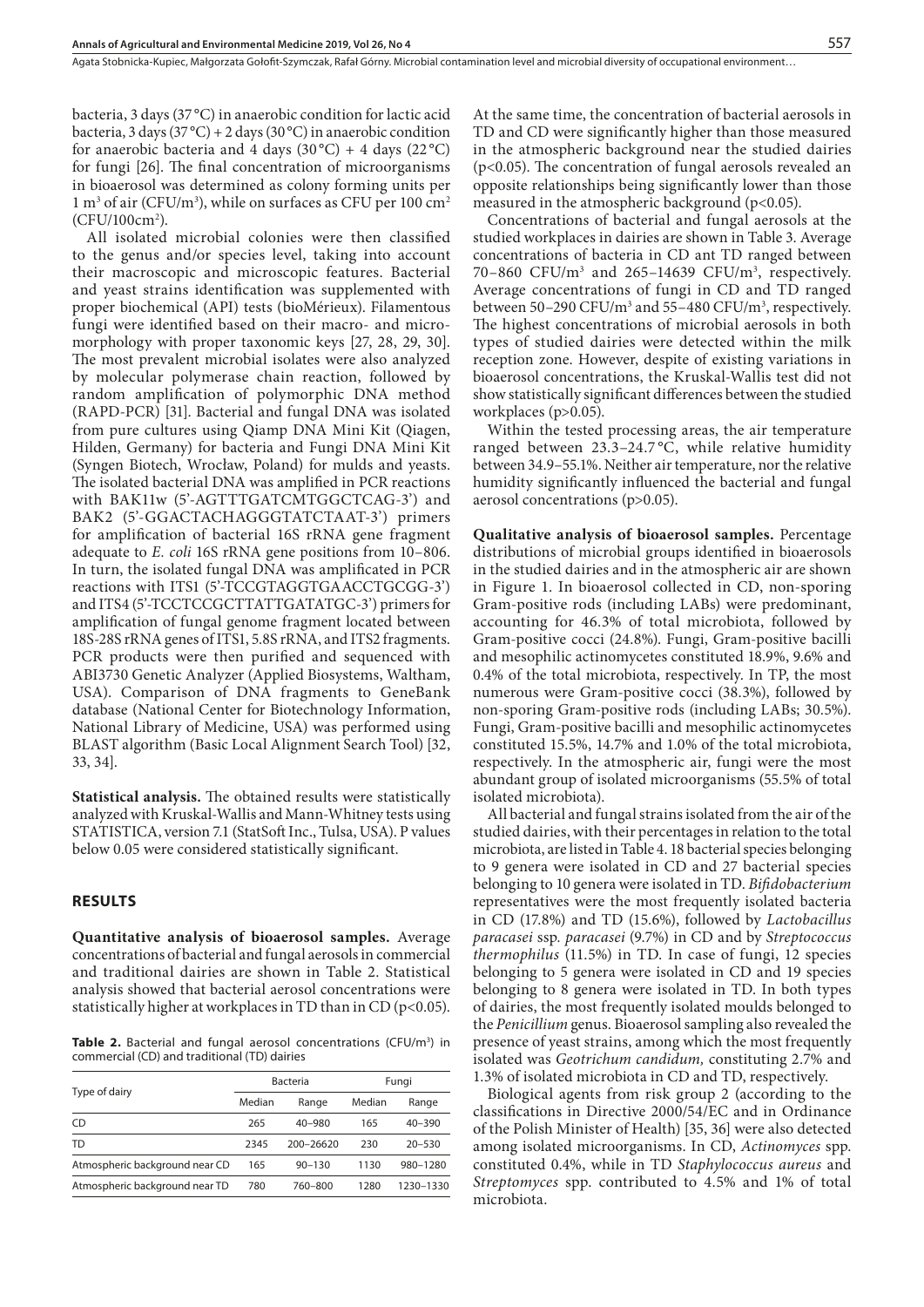|                             |        |            | Bacteria |            | Fungi  |             |        |            |  |
|-----------------------------|--------|------------|----------|------------|--------|-------------|--------|------------|--|
| Workplace                   | CD     |            |          | <b>TD</b>  |        | CD          |        | <b>TD</b>  |  |
|                             | Median | Range      | Median   | Range      | Median | Range       | Median | Range      |  |
| Milk reception              | 860    | 770-950    | 14639    | 2658-26620 | 290    | 190-390     | 480    | 430-530    |  |
| Milk storage                | 680    | 380-980    | 2345     | 2190-2500  | 265    | $190 - 340$ | 330    | 320-340    |  |
| Cheese production           | 120    | 110-130    | 1940     | 1690-2190  | 50     | $30 - 70$   | 95     | $90 - 100$ |  |
| Cream and butter production | 70     | $40 - 100$ | 2808     | 2820-2795  | 165    | $140 - 190$ | 230    | 150-310    |  |
| Packaging area              | 265    | 180-350    | 265      | 200-330    | 70     | $40 - 100$  | 55     | $20 - 90$  |  |

**Table 3.** Concentrations of bacteria and fungi (CFU/m<sup>3</sup>) at the studied workplaces in commercial (CD) and traditional (TD) dairies

For the most frequently isolated species and for the microbial agents belonging to the risk group 2, identified using biochemical and microscopic techniques, the molecular analysis confirmed their sequence similarities at the level of 99–100%, with the sequences deposited in the GenBank database.

**Quantitative analysis of surface samples.** Concentrations of bacteria and fungi on surfaces in CD as well as TD ranged between  $1.0-49.7$  CFU/cm<sup>2</sup> and  $0.2-60.4$  CFU/cm<sup>2</sup>, as well as between 0–2.7 CFU/cm<sup>2</sup> and 0–4.6 CFU/cm<sup>2</sup>, respectively (Tab. 5). The highest concentrations of bacteria in CD and TD were observed on cheese production worktops (49.7 CFU/cm<sup>2</sup> and 60.4 CFU/cm<sup>2</sup>, respectively), followed by worktops in milk reception and surfaces of tanks in milk storage. The highest concentrations of fungi in CD were observed on worktops in the cheese production area (2.7 CFU/cm<sup>2</sup>), while in TD on worktops in milk reception (4.6 CFU/cm2 ). There were no fungi detected on worktops in the cream and butter production area, or on surfaces from conveyor belts in packaging area in both CD and TD.

**Qualitative analysis of surface samples.** Percentage distribution of microbial groups identified on surfaces in the studied dairies is shown in Figure 1. On surfaces in both CD and TD, non-sporing Gram-positive rods (including LABs), as well as Gram-positive cocci, were predominant constituting 60.8% and 57.5%, as well as 30.4% and 28.3% of total microbiota, respectively. All bacterial and fungal species isolated from surfaces as well as their percentage contribution to the total microbiota are listed in Table 4. In the case of bacteria, 16 species belonging to 9 genera were isolated from surfaces at workplaces in CD, while 18 species belonging to 10 genera were isolated at workplaces in TD. The most frequently isolated bacterial strains in CD were *Lactobacillus delbruecki*  ssp. *delbruecki* (20.5%), followed by *Bifidobacterium* spp. (17.1%), and *Lactobacillus fermentum* (13.2%). The most frequently isolated bacterial strains from surfaces in TD were *Lactobacillus curvatus* (18.5%), followed by *Lactobacillus paracasei* ssp. *paracasei* (14.3%)*, Streptococcus thermophilus*  (10.5%), and *Lactobacillus fermentum* (11.2%). In turn, 11 fungal species belonging to 9 genera were isolated from surfaces in CD, while 13 species belonging to 9 genera were



Figure 1. Percentage contribution of microbial groups to total microbiota isolated from the air (a-c) and surfaces (d-e) samples collected in commercial (CD: a, d) and traditional (TD: b, e) dairies as well as in atmospheric air (c)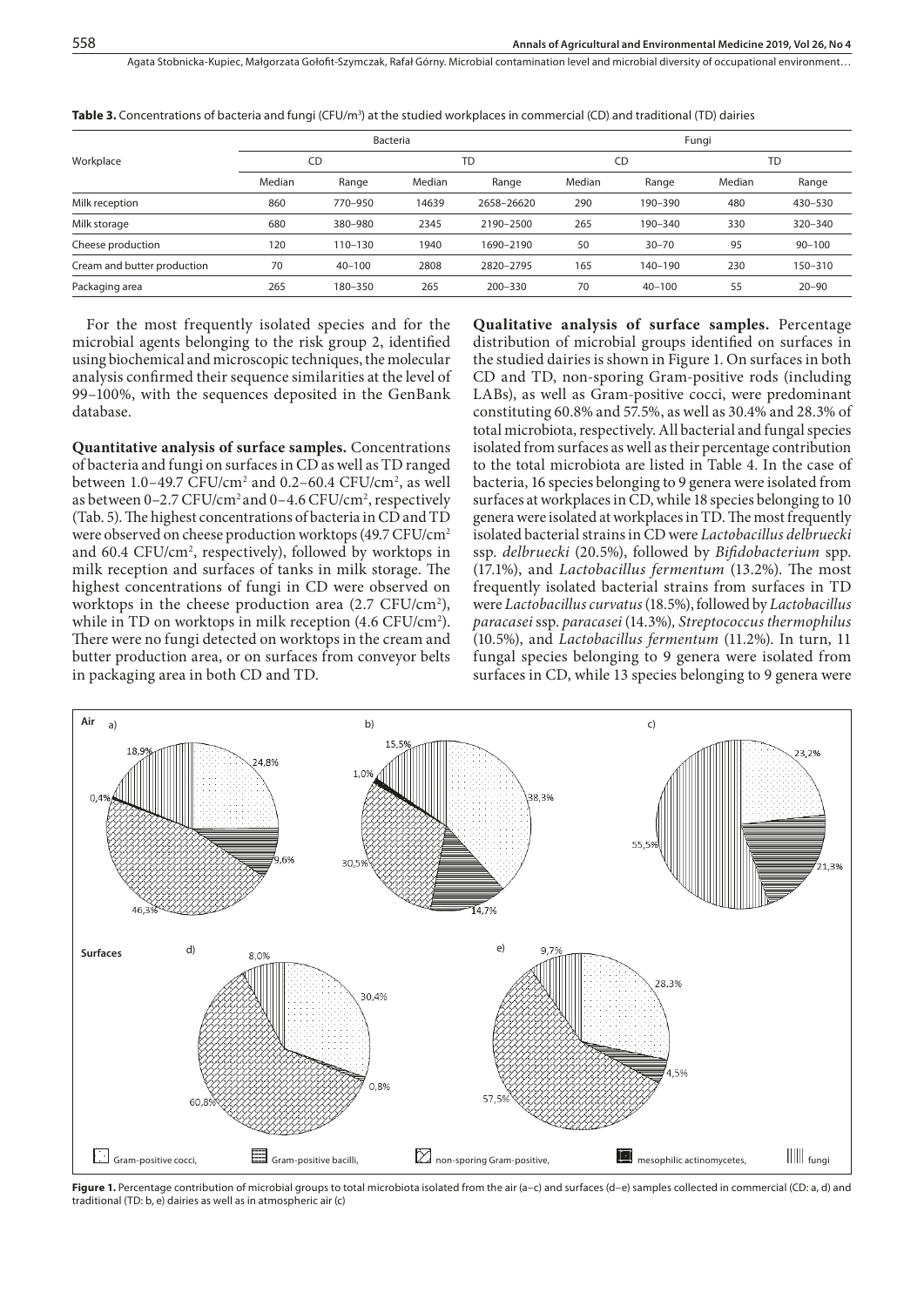## **Annals of Agricultural and Environmental Medicine 2019, Vol 26, No 4** 559

Agata Stobnicka-Kupiec, Małgorzata Gołofit-Szymczak, Rafał Górny . Microbial contamination level and microbial diversity of occupational environment…

#### **Table 4.** Percentage contribution (%) of bacteria and fungi to total microbiota isolated from the air and surface samples collected in commercial (CD) and traditional (TD) dairies as well as in atmospheric (background) air

|          |                               |                                              | Sample origin |         |      |           |             |
|----------|-------------------------------|----------------------------------------------|---------------|---------|------|-----------|-------------|
|          | Microbial group/genus/species |                                              |               | CD      |      | <b>TD</b> | Atmospheric |
|          |                               |                                              | Air           | Surface | Air  | Surface   | background  |
|          | Aerococcus spp.               | nd <sup>a)</sup>                             | nd            | 0.5     | nd   | nd        |             |
|          |                               | Kocuria kristinae                            | 1.2           | nd      | nd   | nd        | nd          |
|          |                               | Kocuria rosea                                | nd            | nd      | nd   | nd        | 6.3         |
|          |                               | Kocuria spp.                                 | nd            | 0.5     | nd   | nd        | nd          |
|          |                               | Lactococcus lactis ssp. lactis G             | 4.2           | nd      | 4.4  | 4.0       | nd          |
|          |                               | Leuconostoc mesenteroides ssp. cremoris G    | nd            | 5.0     | nd   | 2.0       | nd          |
|          |                               | Micrococcus luteus                           | nd            | nd      | 2.7  | nd        | nd          |
|          |                               | Micrococcus spp.                             | 8.4           | 1.5     | 3.0  | 0.5       | 13.6        |
|          |                               | Staphylococcus aureus *                      | nd            | 2.7     | 4.5  | 5.1       | nd          |
|          | Gram-positive                 | Staphylococcus caprae                        | nd            | nd      | 1.6  | nd        | nd          |
|          | cocci                         | Staphylococcus capitis                       | nd            | 1.4     | nd   | nd        | nd          |
|          |                               | Staphylococcus chromogenes                   | nd            | nd      | 1.0  | nd        | nd          |
|          |                               | Staphylococcus haemolyticus                  | 1.3           | 1.6     | nd   | nd        | nd          |
|          |                               | Staphylococcus saccharolyticus               | nd            | nd      | 3.5  | nd        | nd          |
|          |                               | Staphylococcus sciuri                        | nd            | 1.0     | nd   | 1.0       | nd          |
|          |                               | Staphylococcus simulans                      | 0.5           | nd      | 0.5  | nd        | 0.6         |
|          |                               | Staphylococcus spp.                          | 1.5           | nd      | 0.5  | nd        | 2.0         |
|          |                               | Staphylococcus xylosus                       | 1.0           | 1.8     | 0.5  | 1.0       | 0.7         |
|          |                               | Streptococcus intermedius *                  | nd            | 7.0     | 4.1  | 4.2       | nd          |
|          |                               | Streptococcus thermophilus G                 | 6.7           | 7.9     | 11.5 | 10.5      | nd          |
| Bacteria |                               | <b>Bacillus cereus</b>                       | 4.5           | nd      | 6.9  | 2.2       | 2.0         |
|          |                               | <b>Bacillus circulans</b>                    | nd            | nd      | 1.7  | nd        | nd          |
|          |                               | <b>Bacillus licheniformis</b>                | 1.0           | nd      | 1.6  | 0.4       | nd          |
|          | Gram-positive                 | <b>Bacillus megaterium</b>                   | nd            | nd      | 2.3  | nd        | nd          |
|          | bacilli                       | <b>Bacillus mycoides</b>                     | nd            | nd      | 0.5  | nd        | nd          |
|          |                               | <b>Bacillus pumilus</b>                      | 1.5           | nd      | 0.5  | nd        | 3.5         |
|          |                               | Bacillus spp.                                | 2.6           | nd      | 1.2  | nd        | 15.8        |
|          |                               | Clostridium perfringens*                     | nd            | 0.8     | nd   | 1.9       | nd          |
|          |                               | Bifidobacterium spp. <sup>G</sup>            | 17.8          | 17.1    | 15.6 | 5.0       | nd          |
|          |                               | Lactobacillus buchneri <sup>G</sup>          | nd            | nd      | nd   | 2.5       | nd          |
|          |                               | Lactobacillus casei ssp. paracasei G         | nd            | nd      | nd   | nd        | nd          |
|          |                               | Lactobacillus curvatus <sup>G</sup>          | nd            | nd      | 3.5  | 18.5      | nd          |
|          |                               | Lactobacillus delbrueckii ssp. delbrueckii G | 3.4           | 20.5    | nd   | 5.5       | nd          |
|          | Non-sporing                   | Lactobacillus fermentum <sup>G</sup>         | nd            | 13.2    | nd   | 11.2      | nd          |
|          | Gram-positive<br>rods         | Lactobacillus lactis ssp. cremoris G         | nd            | nd      | 5.0  | nd        | nd          |
|          |                               | Lactobacillus lactis ssp. lactis G           | 6.9           | nd      | 4.7  | nd        | nd          |
|          |                               | Lactobacillus plantarum <sup>G</sup>         | nd            | nd      | 0.5  | nd        | nd          |
|          |                               | Lactobacillus paracasei ssp. paracasei G     | 9.7           | 9.0     | nd   | 14.3      | nd          |
|          |                               | Lactobacillus spp. <sup>G</sup>              | 8.5           | nd      | 1.2  | nd        | nd          |
|          |                               | Microbacterium spp.                          | nd            | 1.0     | nd   | 0.5       | nd          |
|          |                               | Actinomyces spp.*                            | 0.4           | nd      | nd   | nd        | nd          |
|          | Ma                            | Streptomyces spp.*                           | nd            | nd      | 1.0  | nd        | nd          |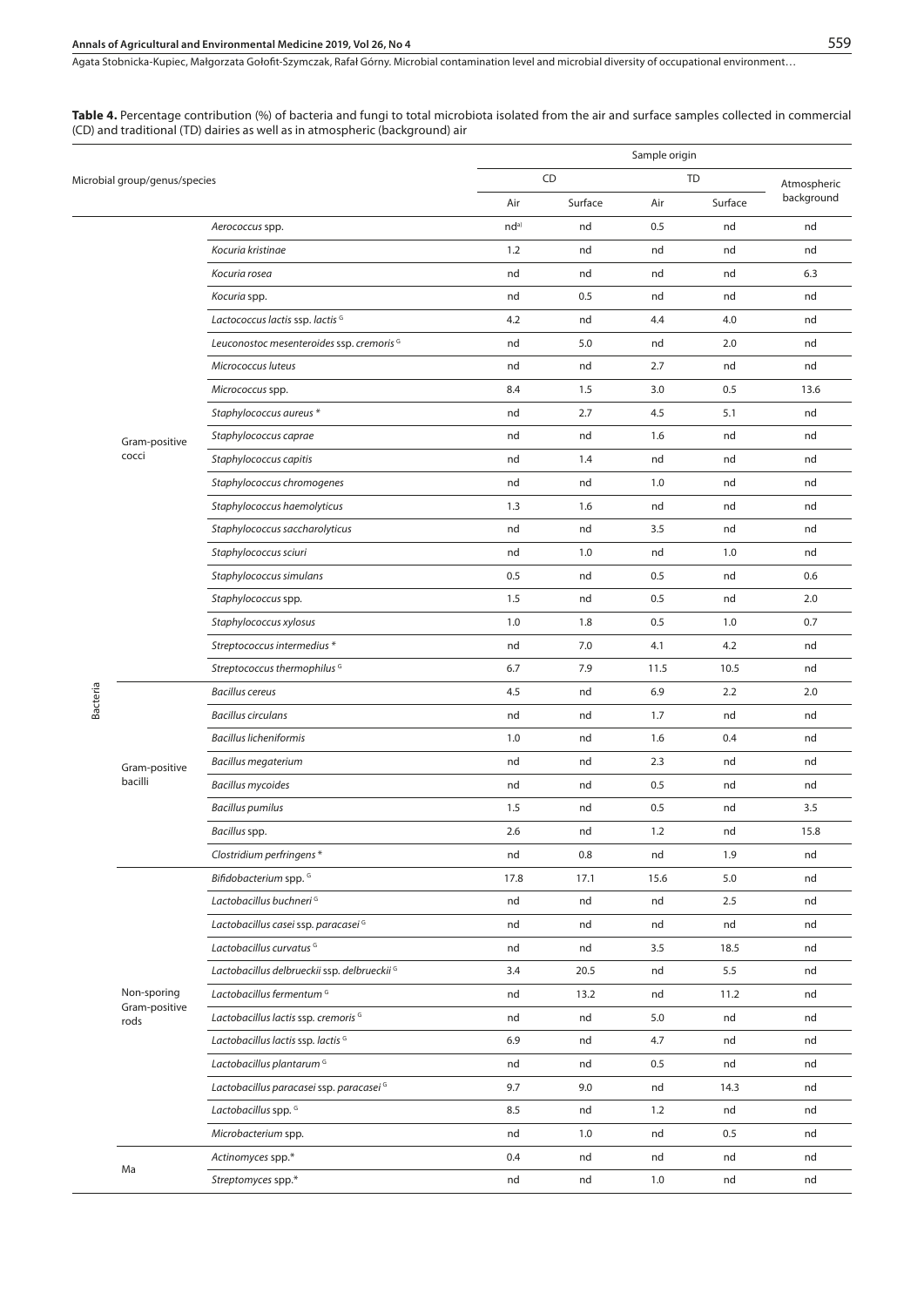**Table 4.** Percentage contribution (%) of bacteria and fungi to total microbiota isolated from the air and surface samples collected in commercial (CD) and traditional (TD) dairies as well as in atmospheric (background) air (Continuation)

|       |                               |                             | Sample origin |         |     |           |             |
|-------|-------------------------------|-----------------------------|---------------|---------|-----|-----------|-------------|
|       | Microbial group/genus/species |                             |               | CD      |     | <b>TD</b> | Atmospheric |
|       |                               |                             | Air           | Surface | Air | Surface   | background  |
|       |                               | Acremonium spp.             | 1.0           | nd      | 0.5 | nd        | 3.0         |
|       |                               | Acremonium strictum         | 0.9           | 0.5     | 0.7 | 0.2       | 0.5         |
|       |                               | Aspergillus calidoustus     | nd            | nd      | 0.2 | 0.2       | 6.5         |
|       |                               | Aspergillus niger           | nd            | nd      | 0.5 | nd        | nd          |
|       |                               | Aspergillus parasiticus     | nd            | nd      | nd  | 0.5       | nd          |
|       |                               | Aspergillus spp.            | nd            | nd      | 0.5 | nd        | 11.2        |
|       |                               | Fusarium oxysporum          | 0.7           | nd      | nd  | nd        | nd          |
|       |                               | Fusarium poae               | 0.9           | nd      | nd  | nd        | nd          |
|       |                               | Fusarium solani             | nd            | nd      | 0.5 | nd        | nd          |
|       |                               | Fusarium sporotrichoides    | nd            | nd      | nd  | nd        | 2.5         |
|       |                               | Fusarium spp.               | 0.5           | nd      | 0.9 | nd        | 4.9         |
|       |                               | Fusarium verticilloides     | 0.5           | nd      | nd  | nd        | nd          |
|       |                               | Penicillium aurantiogriseum | nd            | nd      | 1.2 | nd        | nd          |
|       | Molds                         | Penicillium brevicompactum  | nd            | nd      | nd  | nd        | 10.8        |
|       |                               | Penicillium citrinum        | nd            | nd      | 0.5 | nd        | nd          |
|       |                               | Penicillium commune         | nd            | 0.5     | nd  | nd        | nd          |
|       |                               | Penicillium crustosum       | 1.2           | nd      | 0.8 | nd        | nd          |
|       |                               | Penicillium discolor        | 2.5           | nd      | nd  | nd        | 3.7         |
|       |                               | Penicillium glaucum         | 3.5           | nd      | nd  | nd        | 2.3         |
| Fungi |                               | Penicillium griseofulvum    | nd            | nd      | 0.2 | nd        | nd          |
|       |                               | Penicillium nalgiovense     | nd            | nd      | 0.2 | nd        | 2.0         |
|       |                               | Penicillium nordicum        | nd            | nd      | 2.2 | nd        | 1.2         |
|       |                               | Penicillium spp.            | 4.0           | nd      | 3.5 | nd        | 5.4         |
|       |                               | Rhizopus nigricans          | 0.5           | nd      | nd  | nd        | nd          |
|       |                               | Scopulariopsis candida      | nd            | 1.0     | nd  | 0.5       | nd          |
|       |                               | Wallemia sebi               | nd            | 1.5     | nd  | 2.3       | nd          |
|       |                               | Candida albicans*           | nd            | 1.3     | nd  | 1.0       | nd          |
|       |                               | Candida famata              | nd            | 0.5     | nd  | 0.3       | nd          |
|       |                               | Candida glabrata            | nd            | nd      | nd  | 0.8       | nd          |
|       |                               | Candida rugosa              | nd            | 0.5     | nd  | 0.5       | nd          |
|       |                               | Cryptococcus albidus        | nd            | nd      | 0.2 | 0.5       | nd          |
|       |                               | Cryptococcus laurentii      | nd            | nd      | 0.2 | nd        | nd          |
|       | Yeasts                        | Cryptococcus spp.           | nd            | nd      | 0.5 | nd        | nd          |
|       |                               | Debaryomyces hansenii       | nd            | 0.2     | nd  | 0.5       | nd          |
|       |                               | Geotrichum candidum         | 2.7           | 0.5     | 1.3 | 0.5       | 1.5         |
|       |                               | Rhodotorula glutinis        | nd            | 0.5     | nd  | nd        | nd          |
|       |                               | Rhodotorula mucilaginosa    | nd            | nd      | 0.9 | nd        | nd          |
|       | Yarrowia lipolytica           | nd                          | 1.0           | nd      | 1.9 | nd        |             |

ªnd – not detected; Ma – mesophilic actinomycetes; <sup>c</sup>– species with GRAS status; \*– biological agents from risk group 2 (according to the classifications in Directive 2000/54/EC and in Ordinance<br>of the Polish Minister of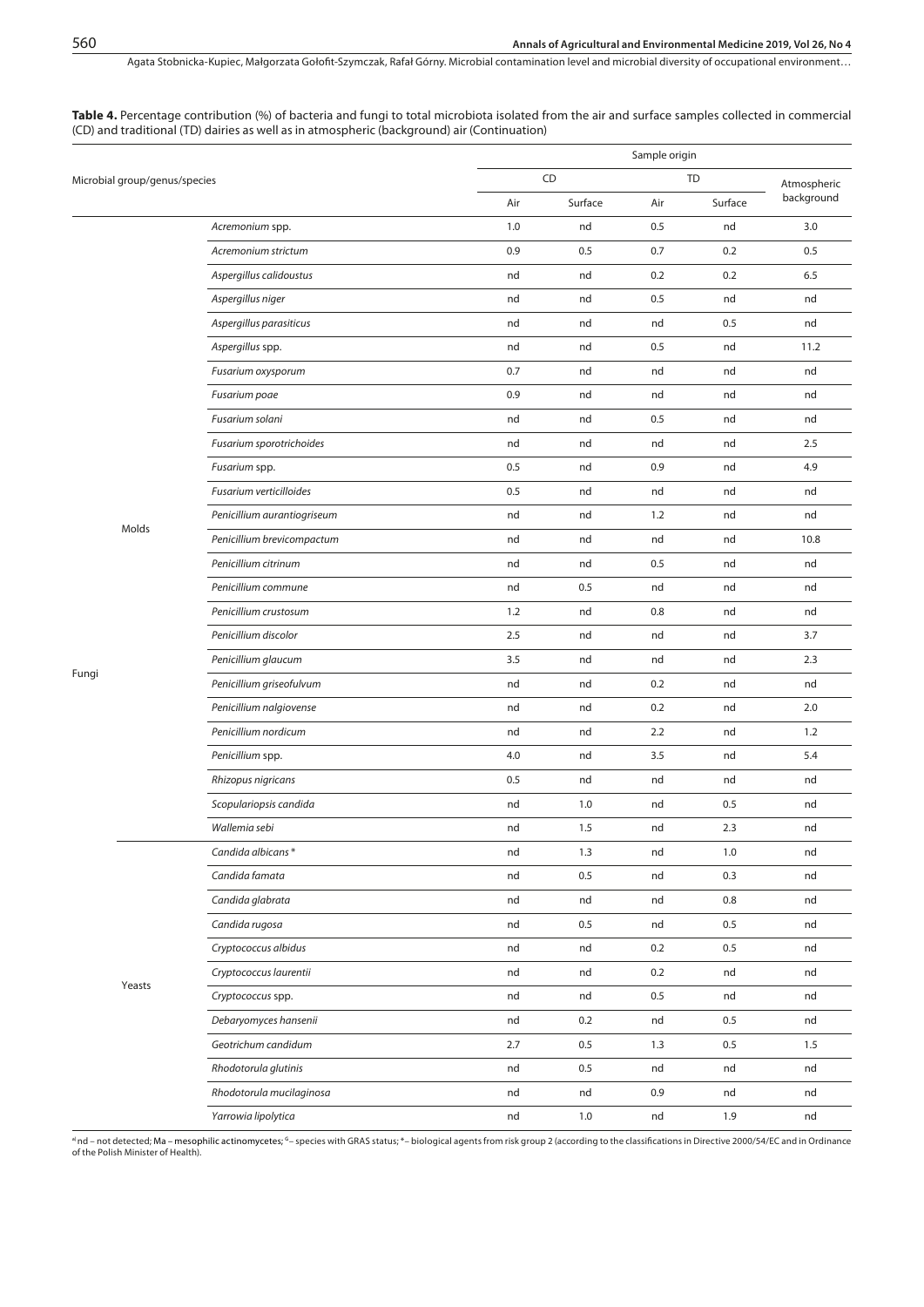| <b>Table 5.</b> Concentrations of bacteria and fungi (CFU/cm <sup>2</sup> ) on surfaces in commercial (CD) and traditional (TD) dairies |  |  |
|-----------------------------------------------------------------------------------------------------------------------------------------|--|--|
|-----------------------------------------------------------------------------------------------------------------------------------------|--|--|

|                                         | Bacteria |               |        |               |        | Fungi       |          |             |  |
|-----------------------------------------|----------|---------------|--------|---------------|--------|-------------|----------|-------------|--|
| Type of surface                         | CD       |               | TD     |               | CD     |             | TD       |             |  |
|                                         | Median   | Range         | Median | Range         | Median | Range       | Median   | Range       |  |
| Worktops in milk reception              | 21.8     | $19.3 - 27.4$ | 50.1   | $49.8 - 50.3$ | 1.2    | $0.9 - 1.4$ | 4.6      | $4.2 - 4.7$ |  |
| Surfaces of tanks in milk storage       | 22.7     | $21.9 - 23.2$ | 40.1   | $39.8 - 42.5$ | 0.5    | $0.1 - 1.0$ | 2.0      | $0.9 - 4.0$ |  |
| Worktops in cheese production           | 49.7     | $43.2 - 58.2$ | 60.4   | $55.1 - 67.1$ | 2.7    | $1.6 - 3.0$ | 2.2      | $1.5 - 2.6$ |  |
| Worktops in cream and butter production | 3.7      | $1.6 - 5.2$   | 0.2    | $0.1 - 0.3$   | O      | $0 - 0$     | $\Omega$ | $0 - 0$     |  |
| Conveyor belts in packaging area        | 1.0      | $0.4 - 1.2$   | 0.7    | $0.2 - 1.0$   | 0      | $0 - 0$     | $\Omega$ | $0 - 0$     |  |

**Table 6.** Microbial pathogens isolated from the air and surfaces in commercial (CD) and traditional (TD) dairies

|                           |                  | CD                                                           | <b>TD</b>                                                          |                                                                                                        |  |  |
|---------------------------|------------------|--------------------------------------------------------------|--------------------------------------------------------------------|--------------------------------------------------------------------------------------------------------|--|--|
| Microorganism             | Bioaerosol       | Surface                                                      | Bioaerosol                                                         | Surface                                                                                                |  |  |
| Staphylococcus aureus     | nd <sup>a)</sup> | Worktops in milk reception                                   | Milk reception<br>Cheese production<br>Cream and butter production | Worktops in milk reception<br>Worktops in cheese production<br>Worktops in cream and butter production |  |  |
| Streptococcus intermedius | nd               | Worktops in milk reception                                   | Cheese production                                                  | Worktops in milk reception<br>Worktops in cheese production<br>Worktops in cream and butter production |  |  |
| Clostridium perfringens   | nd               | Worktops in milk reception                                   | nd                                                                 | Worktops in milk reception                                                                             |  |  |
| Streptomyces spp.         | nd               | nd                                                           | Milk reception                                                     | nd                                                                                                     |  |  |
| Actinomyces spp.          | Milk reception   | nd                                                           | nd                                                                 | nd                                                                                                     |  |  |
| Candida albicans          | nd               | Worktops in milk reception<br>Tanks surfaces in milk storage | Cheese production                                                  | Worktops in milk reception<br>Surfaces of tanks in milk storage<br>Worktops in cheese production       |  |  |

a) nd – not detected

isolated from surfaces in TD. The comparison between dairies revealed that the studied surfaces were, to the same extent, contaminated with moulds and yeasts.

#### **DISCUSSION**

As in the case of air samples, biological agents from risk group 2 were also detected on the tested surfaces. In CD, *Staphylococcus aureus* constituted 2.7%, *Streptococcus intermedius* 7.0%, *Clostridium perfringens* 0.8%, and *Candida albicans* 1.3% of total surface microbiota. In TD, the contribution of *Staphylococcus aureus, Streptococcus intermedius, Clostridium perfringens*, and *Candida albicans*  to total surface microbiota, was equal 5.1%, 4.2%, 1.9%, and 1.0%, respectively. Also for these microorganisms, molecular analysis positively verified their sequence similarities at the level of 99–100%, with the sequences deposited in the GenBank database.

**Bacterial and fungal pathogens in dairies.** Strains belonging to the group 2 according to Directive 2000/54/EC and Ordinance of the Minister of Health and the workplaces where they were detected are listed in Table 6. *Staphylococcus aureus, S. intermedius, Streptomyces* spp*.*, and *C. albicans*  were isolated from bioaerosols samples collected in TD, while *Actinomyces* spp. was present in bioaerosol samples collected in CD. All these strains were primarily detected within milk reception zones (CD, TD), cheese production (TD), and cream and butter production (TD) areas. *Staphylococcus aureus, S. intermedius, C. perfringens*, and *C. albicans* contaminated surfaces in both CD and TD, and were isolated from worktops in milk reception, tanks surfaces in milk storage, worktops in cheese as well as in cream and butter production areas.

This study confirmed that bacteria and fungi are commonly present at workplaces in dairies. The higher concentrations of bacteria and fungi in the air and on surfaces were obtained in TD compared to CD. Regardless the level of automation of dairy production in CD and TD, the most microbiologically polluted workplaces were located within milk reception and milk storage areas. Poor microbial quality in small scale dairies with manual processing has also been observed by other authors [37]. Air quality studies conducted by Salustiano et al. [38] revealed that the highest bacterial concentrations were observed in milk reception  $(313 \text{ CFU/m}^3)$  and cheese production areas  $(381 \text{ CFU/m}^3)$ , while the highest concentrations of fungi were found in butter and cream  $(410 \text{ CFU/m}^3)$  and cheese production sections (342 CFU/m<sup>3</sup>). According to Belestioids et al. [39], the concentration of fungal aerosol in the yoghurt production area was on the level of 70 CFU/m<sup>3</sup>. Against this background, the results regarding bacteria concentration in the air of milk reception area obtained in the current study were higher (in CD equal to 860 CFU/m<sup>3</sup>; in TD equal to 14639 CFU/m<sup>3</sup>) than those observed by Salustiano et al. [38]; however, the results regarding bacterial and fungal concentrations in the air at workplaces of other studied dairy sections were lower.

Generally, higher concentrations of microorganisms in the air in this study, with statistically significant differences in case of bacteria, were observed in traditional dairies than in commercial ones. It is known that environmental factors may affect bioaerosols concentration and diversity [40], thus there are several factors that may contribute to air pollution in these dairy processing areas. Among them, the processed material (especially raw milk), manufacturing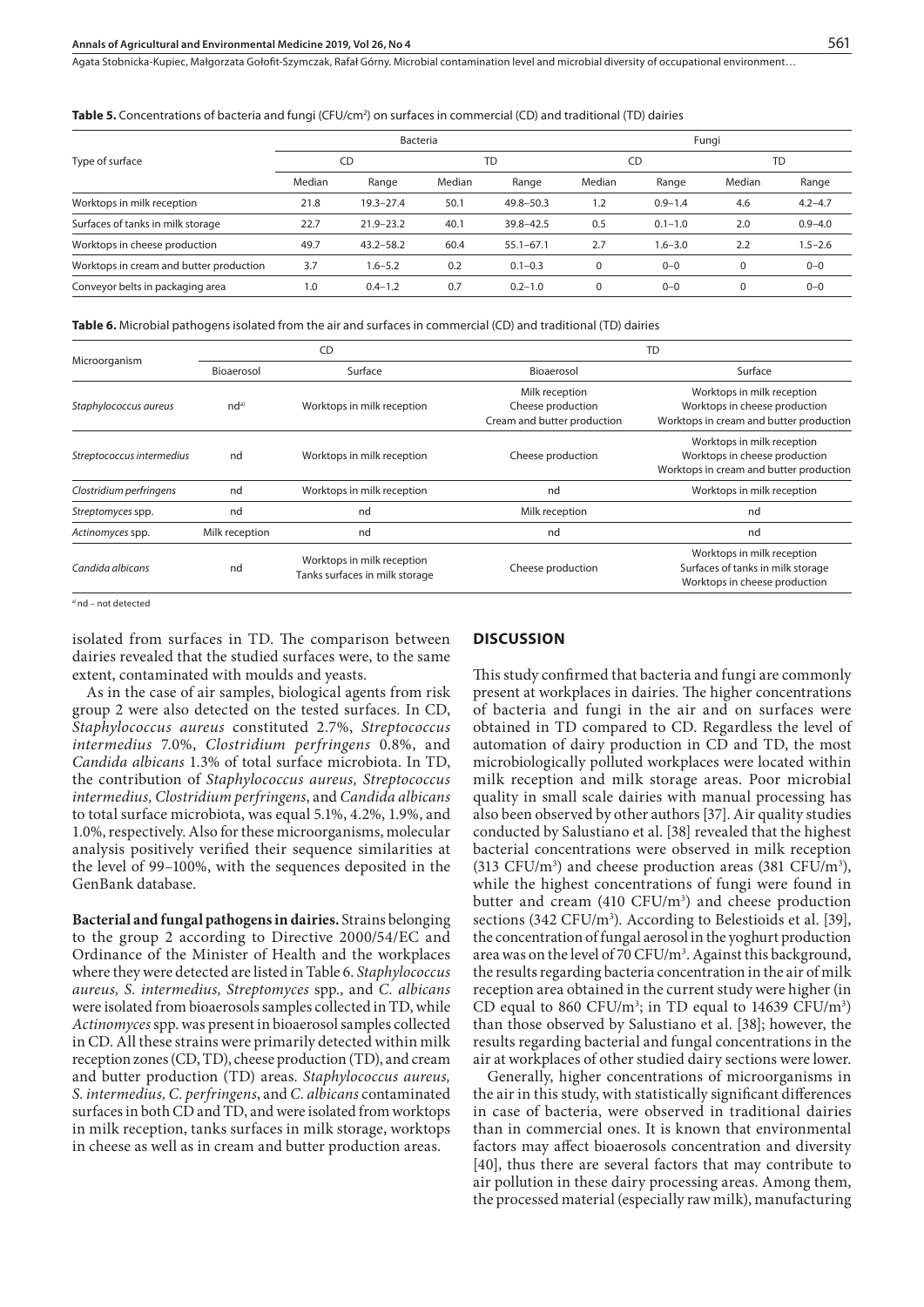practices and microclimate parameters play an essential role in determining the concentration of microorganisms [41]. For example, Salustiano et al. [38] noticed that air humidity affects the fungal concentration in bioaerosols; however, in the current study neither humidity nor temperature significantly influenced the airborne bacterial and fungal concentrations (p>0.05). High concentrations of bacteria and fungi in the air of the milk reception and milk storage areas observed in this study may result from the high intensity movement of a large number of milk suppliers, local farmers, and dairy workers. Moreover, the frequently performed cleaning of milk tanks using pressurized water may also led to aerosolization of raw milk residues along with microorganisms growing on them. As described in the Guide to Environmental Microbiological Testing for the Food Industry [42], most food manufacturing processes involve one or more steps that effectively kill pathogenic bacteria; however, the manufacturing of some dairy products may not involve such steps in the production cycle. Thus, dairy workers may be exposed to microbiological agents throughout all production process.

Despite the fact that a few hundred million workers around the world are exposed to airborne biological agents, there are still no widely accepted threshold limit values for microbial contaminants. Among the reasons for this are: difficulties in determination of the dose–response relationship for most biological agents, inability to identify individual microbial species responsible for adverse health outcomes, individual susceptibility to a specific biological agent of exposed person, a lack of standardization of sampling methods and experimental procedures, and a still insufficient database regarding environmental and occupational concentrations of biological agents. Being aware of all these scarcities, the Polish Expert Group for Biological Agents of the Interdepartmental Commission for Maximum Admissible Concentrations and Intensities for Agents Harmful to Health in the Working Environment at the Central Institute for Labour Protection– National Research Institute (CIOP–PIB), proposed threshold limit values (TLV) for microbiological agents in the air of occupational and non-occupational environments, taking 'environmental factors' into account (Tab. 7) [43, 44, 45]. Several other authors also proposed air quality standards dedicated to different dairy processing areas (Tab. 8) [46, 47].

Based on the above, from the workers' safety point of view in both CD and TD in the current study, the threshold limit values for microbiological agents in the air were not

Table 7. Threshold limit values for bioaerosols proposed by the Polish Expert Group for Biological Agents of the Interdepartmental Commission for Maximum Admissible Concentrations and Intensities for Agents Harmful to Health in the Working Environment (Górny et al., 2008; Górny et al., 2007; Pośniak, 2018)

| Microbial agent                           | Workplaces<br>polluted with<br>organic dust          | Residential and<br>public utility<br>premises |
|-------------------------------------------|------------------------------------------------------|-----------------------------------------------|
| Mesophilic bacteria                       | 100,000 CFUa)/m <sup>3</sup>                         | 5.000 CFU/m <sup>3</sup>                      |
| Gram-negative bacteria                    | 20,000 CFU/m <sup>3</sup>                            | $200$ CFU/m <sup>3</sup>                      |
| Thermophilic actinomycetes                | 20,000 CFU/m <sup>3</sup>                            | $200$ CFU/m <sup>3</sup>                      |
| Fungi                                     | 50,000 CFU/m <sup>3</sup>                            | 5.000 CFU/m <sup>3</sup>                      |
| Microbial agents from risk groups 3 and 4 | $0$ CFU/m <sup>3</sup>                               | 0 CFU/m <sup>3</sup>                          |
| <b>Bacterial endotoxins</b>               | $200 \text{ ng/m}^3$<br>(2.000 EUb)/m <sup>3</sup> ) | 5 ng/ $m3$<br>(50 EU/m <sup>3</sup> )         |

,a)CFU – colony forming unit; b)EU – endotoxin unit

**Table 8.** Suggested air quality standards for various processing areas in dairy industry (Mostert and Jooste, 2002; Luck and Gavron, 1990)

| Processing area                               |                            | Bacteria                                               | Yeasts and molds           |                            |  |
|-----------------------------------------------|----------------------------|--------------------------------------------------------|----------------------------|----------------------------|--|
|                                               | Satisfactory               | Unsatisfactory                                         | Satisfactory               | Unsatisfactory             |  |
| Fermented<br>milk products,<br>cottage cheese |                            | $<$ 150 CFUa)/m <sup>3</sup> > 1500 CFU/m <sup>3</sup> | $<$ 50 CFU/m <sup>3</sup>  | $>1000$ CFU/m <sup>3</sup> |  |
| Milk and cream                                | $<$ 150 CFU/m <sup>3</sup> | $>1500$ CFU/m <sup>3</sup>                             | $<$ 50 CFU/m <sup>3</sup>  | >1000 CFU/m <sup>3</sup>   |  |
| <b>Butter</b>                                 | $<$ 100 CFU/m <sup>3</sup> | $>1000$ CFU/m <sup>3</sup>                             | $<$ 50 CFU/m <sup>3</sup>  | >1000 CFU/m <sup>3</sup>   |  |
| Powdered milk                                 | $<$ 200 CFU/m <sup>3</sup> | $>$ 2000 CFU/m <sup>3</sup>                            | $<$ 100 CFU/m <sup>3</sup> | $>1000$ CFU/m <sup>3</sup> |  |
| Ripened<br>cheese                             | $<$ 200 CFU/m <sup>3</sup> | $>$ 2000 CFU/m <sup>3</sup>                            | $<$ 100 CFU/m <sup>3</sup> | >1000 CFU/m <sup>3</sup>   |  |
|                                               |                            |                                                        |                            |                            |  |

a)CFU – colony forming unit

exceeded. However, taking into account the suggested hygienic standards for the dairy industry, the obtained results were not satisfactory. The concentrations of bacteria in the air at almost all workplaces in TD (excluding the packaging area) and within the milk reception and milk storage areas in CD were above the proposed TLVs. The concentrations of fungi at all workplaces in both types of studied diaries were also not satisfactory. Airborne fungi may be responsible for dairy product contamination and their spoilage, and (even in low concentrations) can cause many adverse health effects, including respiratory disorders, e.g. allergic diseases, bronchial asthma, and allergic pulmonary alveolitis, as well as skin allergies or irritations [48].

Raw milk may also contaminate processing area surfaces and, as such, become a secondary emission source for the bioaerosols [38]. Moreover, the attachment of microorganisms to surfaces and processing equipment may lead to biofilm formation which can affect the safety and quality of food products [49]. In the studied dairies, the most bacterially contaminated surfaces were worktops in cheese production and milk reception areas, as well as the surface of tanks in milk storage. In the case of fungi, the most contaminated surfaces in CD were the worktops in cheese production, while in TD the worktops in milk reception.

There are several proposals regarding the cleanliness of surfaces in the dairy industry. According to Godlewska [50], permissible contamination for dairy equipment surfaces should not exceed 100 CFU/cm<sup>2</sup>. Other sources indicate that for cleaned contact surfaces, the satisfactory level of total viable microorganisms should be less than 80 CFU/cm<sup>2</sup>[37, 51]. Taking into account standards indicated by the Public Health Laboratory Service [51], the levels of contamination of tested surfaces were not exceeded. Nevertheless, dermal contact with some microorganisms, e.g. LABs and strains belonging to the risk group 2, according to Directive 2000/54/EC may play an important role in skin irritation and other adverse health outcomes among exposed workers. It should also be emphasized that according to microbiological guidelines, *S. aureus* belonging to the risk group 2 according to Directive 2000/54/EC, detected in the current study on worktops in milk reception (CD, TD), worktops in cheese production (TD) and worktops in cream and butter production areas (TD), should be absent on all food-contact surfaces [37, 52].

In this study, a total of 43 microbial species belonging to 14 genera were isolated from the dairies. Gram-positive cocci and non-sporing Gram-positive rods were the predominant groups, both in bioaerosol and on surfaces in CD and TD. Higher concentrations of bacteria and fungi were mainly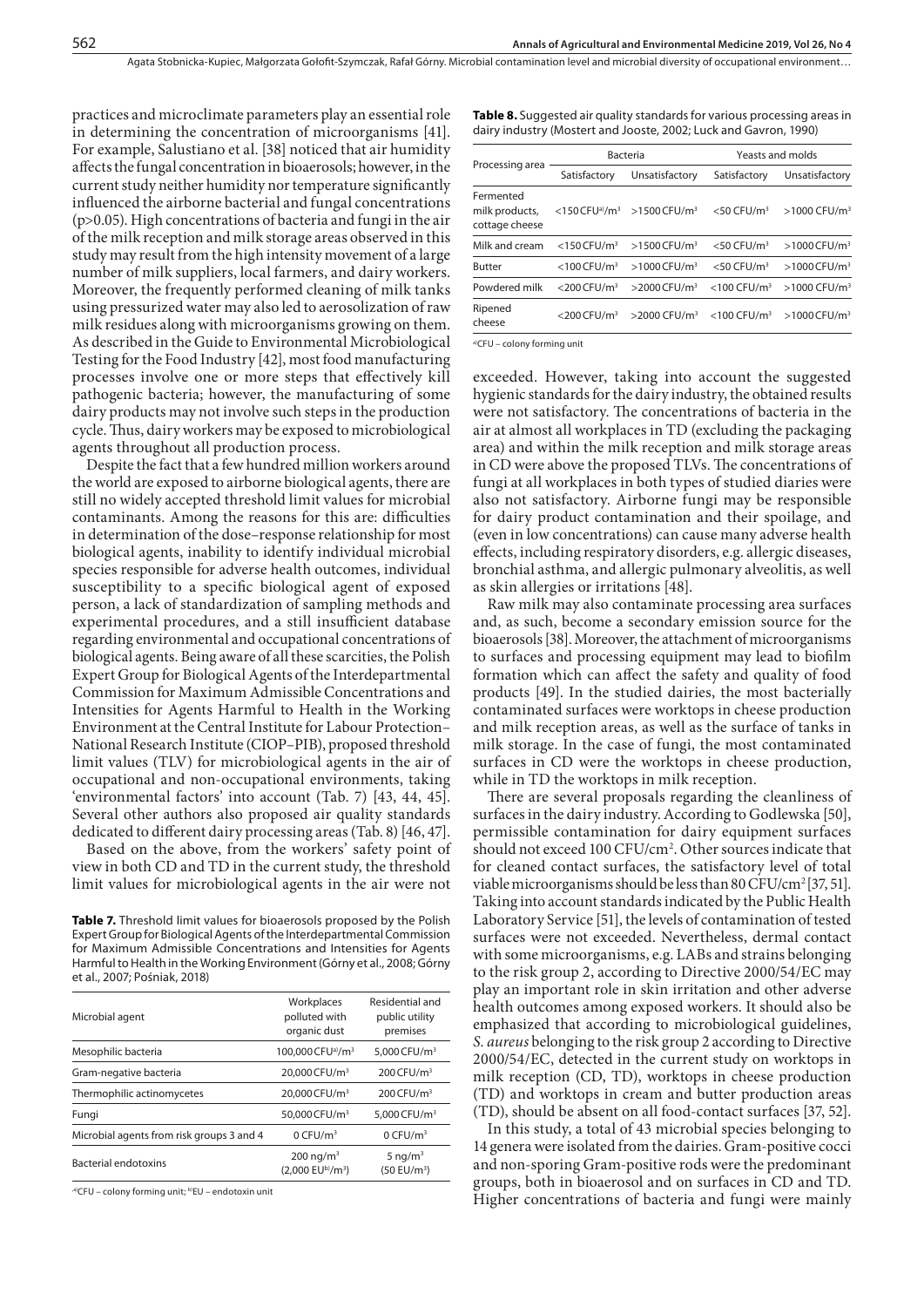observed in TD, where manual processing of raw milk was the method of its technological handling. Gram-positive cocci, isolated in this study, are usually a part of the human and animal microbiota, but may also be common in the environment. The species from *Staphylococcus*, *Streptococcus*, *Leuconostoc*, and *Lactococcus* genera are especially, characteristic for the working environment where raw milk is usually processed [53]. Two pathogens from this group, *Staphylococcus aureus* and *Streptococcus intermedius,* present in bioaerosols from TD and on surfaces form CD and TD may cause skin, subcutaneous, soft tissue and systemic infections, as well as inflammation of the lungs, endocarditis, and necrotizing fasciitis [54, 55, 56]. Both these strain, probably originated from the processed milk, are responsible for mastitis in cattle and are often present in raw milk [57, 58]. *Staphylococcus aureus* has also been frequently isolated from cheese production lines [59]. According to Schlegelová et al. [60] staphylococci are present quite often in dairies on technical equipment, and the results obtained in the current study confirmed this observation. This study also indicates the fact that contamination of food contact surfaces was relatively high even after their sanitation process. It is worth mentioning that the equipment surfaces in dairy facilities may be contaminated with staphylococci closely related to multi-resistant strains persisting in biofilm communitie, and this information should be kept in mind when efficient hygienic procedures have to be introduced into the production processes [37, 52].

In turn, non-sporing Gram-positive rods belonging to the *Bifidobacterium* and *Lactobacillus* genera are probiotic bacteria, also known as lactic acid bacteria. They are desirable in the dairy production processes and their occurrence is a natural phenomenon in this environment [61, 62]. Many of the identified LABs have GRAS status [20, 63]; however, according to Zeilfelder et al. [21], they may cause irritations and generate specific immune responses among exposed workers. Hence, their presence in the occupational environment should be always taken into account during risk exposure assessment.

Other Gram-positive bacteria, including the *Bacillus* species, as well as mesophilic actinomycetes (like those from *Streptomyces* and *Actinomyces* genera), are commonly present in the environment, mainly in soil and plants. They are probably transmitted to the workplaces with outdoor air through the ventilation system and/or by humans on their cloths and footwear [41]. However, some other isolated species from this group, e.g. anaerobic *Clostridium perfringens* and aerobic *Bacillus cereus,* may come from processed milk and have been already detected in milk tanks [64, 65, 66]. Bacterial strains belonging to *Bacillus, Leuconostoc, Kocuria,*  and *Staphylococcus* genera have been also isolated in dairy plants by other authors and seem to be typical for microbiota of these types of processing areas [67].

Regarding the mycobiota of the studied dairies, the identified moulds represent typical environmental species and in the observed concentrations should not pose a risk to workers with a properly functioning immune system. In dairies, mould contaminants are derived mainly from the atmospheric air, while yeasts usually originate from milk. Regardless of animal species, raw milk generally may contain fungi (usually more yeast cells than fungal conidia) in concentrations between  $10^3$ – $10^5$  CFU/mL [68]. *Candida albicans* shows a high prevalence in milk from cows in

Poland. In term of yeasts, however, some pathogenic strains were present both in the air and on surfaces from studied dairies. *Candida albicans* and other *Candida* species are by far the most common causes of bovine mastitis [69]. *C. albicans* is also a major fungal pathogen for humans that may cause mucosal infections and, in certain groups of vulnerable individuals, severe, life-threatening bloodstream infections and subsequent infections of the internal organs [70]. Strains belonging to species *Cryptococcus*, *Geotrichum*, *Rhodotorula, Debaryomyces*, and *Yarrowia* occur in milk and dairy products as non-starter yeasts. They may make important contributions to the flavour and texture of specialty cheeses [10]; however, the health impact of most of the non-starter yeasts and moulds remains unknown.

An important part of safety work management is proper health risk assessment. Identification and classification of isolated microorganisms to a proper risk group, depending on the ability of microorganism to causing infection, the possibility of spreading and prophylaxis methods and effective treatment, should be taken into account in the initial stage of occupational risk assessment. It should be noted that in case of harmful biological agents, occupational activities with bioaerosols production (e.g. cleaning milk tanks), work with high concentrations of substances (e.g. adding starter cultures) or manual activities with the risk of injury, may increase the level of infection risk for workers.

## **CONCLUSIONS**

Bioaerosols and surfaces in the occupational environment in dairies contain a high diversity of microorganisms, regardless of the type of dairy plant. This study revealed that, compared to commercial dairies, a higher bacterial and fungal contamination of the processing environment was observed in traditional dairie, where the manual processing of raw milk was the method of its technological handling. In both TD and CD, the noted microbial air and surface concentrations did not exceed the threshold limit values proposals; however, from the point of view of microbial quality of processing areas, the measured contamination levels were not satisfactory in most cases. What is important, is that the strains belonging to risk group 2 according to Directive 2000/54/EC were present in bioaerosol and surface samples in both types of studied dairies and, as such, may significantly influence the health status of dairy workers and the quality of milk products. Thus, the control of microbial air and surface contamination should be routinely carried out as a part of hygienic quality assessment within dairies. Moreover, identification and classification of isolated microorganisms toa proper risk group should be an essential part of occupational risk assessment. The introduction and improvement of adequate hygienic practices, such as hand washing and cleaning and disinfection procedures, should directly enhance the microbial quality of the processing environment, and translate into the improvement of safety of both dairy workers and consumers.

#### **Conflict of interest**

The authors declare that they have no conflict of interest.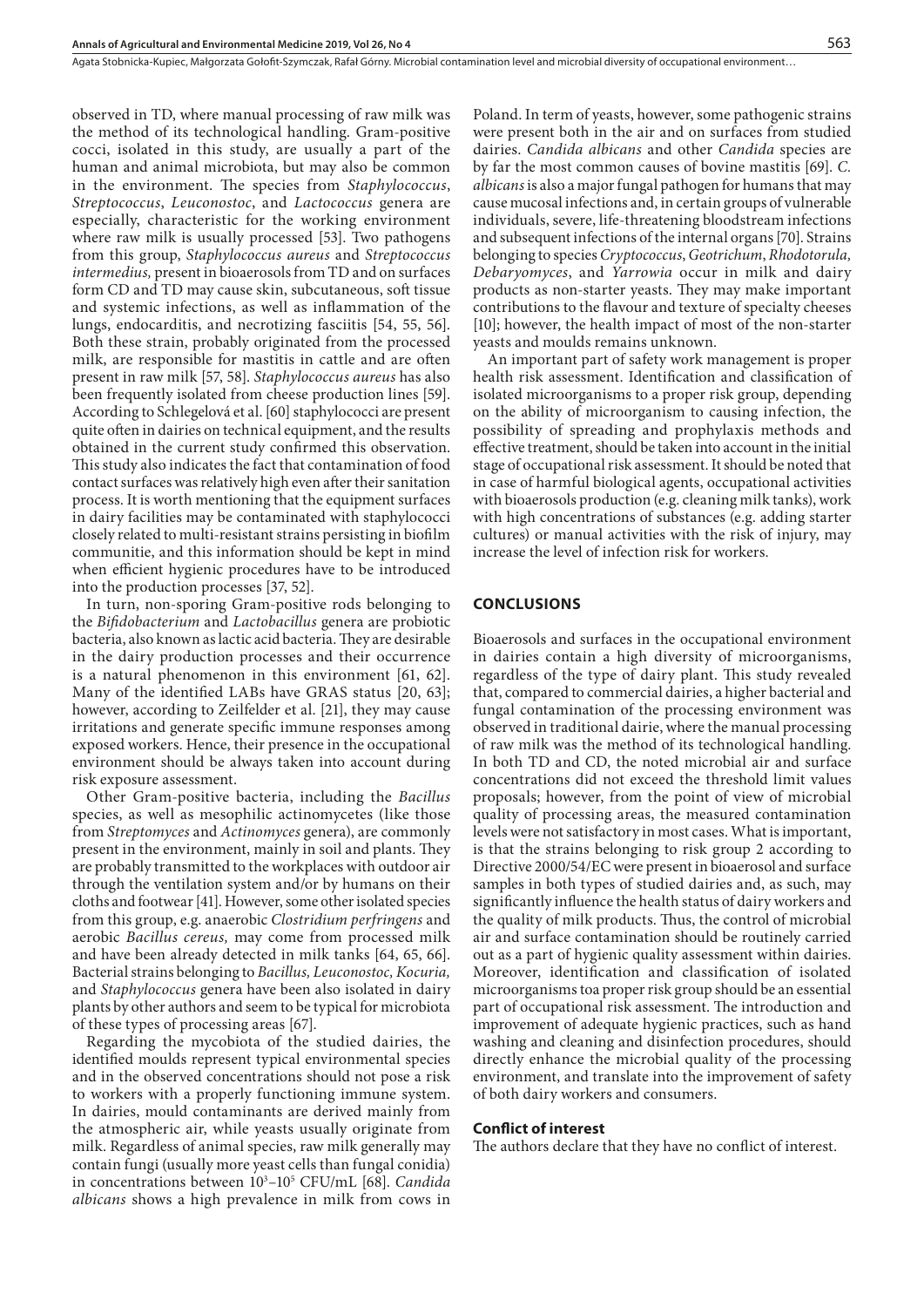#### **Acknowledgements**

This study was based on the results of a research project undertaken within the scope of the IV stage of the National Programme 'Improvement of safety and working conditions', partly supported in 2017–2019, within the scope of research and development, by the Ministry of Science and Higher Education/National Centre for Research and Development, with the Central Institute for Labour Protection/National Research Institute as main co-ordinator of the programme (Project No. II.N.16).

The authors express their thanks all employees of the dairy farms who assisted in the performance and completion of this study.

#### **REFERENCES**

- 1. IDF International Dairy Federation. The Economic Importance of Dairying IDF Factsheet. 2013; [https://www.fil-idf.org/wp-content/](https://www.fil-idf.org/wp-content/uploads/2016/04/The-economic-importance-of-dairying.pdf) [uploads/2016/04/The-economic-importance-of-dairying.pdf](https://www.fil-idf.org/wp-content/uploads/2016/04/The-economic-importance-of-dairying.pdf)
- 2. Holah JT. Industrial Monitoring: Hygiene in Food Processing. In: Melo LF, Bott TR, Fletcher M, Capdeville B, editors. Biofilms — Science and Technology. NATO ASI Series (Series E: Applied Sciences). vol. 223, Dordrecht: Springer; 1992, p. 645–659.
- 3. Duszkiewicz-Reinhard W, Grzybowski R, Sobczak E. Theory and practice in food microbiology, Warsaw, Poland: University of Life Sciences, 2003.
- 4. Dhanashekar R, Akkinepalli S, Nellutla A. Milk-borne infections. An analysis of their potential effect on the milk industry. GERMS*.* 2012; 2(3): 101–109.
- 5. Fugl A, Berhe T, Kiran A, Hussain S, Laursen MF, Bahl MI, Hailu Y, Sørensen KI, Guya ME, Ipsen R, Hansen EB. Characterisation of lactic acid bacteria in spontaneously fermented camel milk and selection of strains for fermentation of camel milk. Int Dairy J. 2017; 73: 19–24.
- 6. Khedid K, Faid Lex M, Mokhtari A, Soulaymani A, Zinedine A. Characterization of lactic acid bacteria isolated from the one humped camel milk produced in Morocco. Microbiol Res*.* 2009; 164(1): 81–91.
- 7. Oliver SP, Jayarao BM, Almeida RA. Foodborne pathogens in milk and the dairy farm environment: Food Safety and Public Health Implications. Foodborne Path Dis. 2005; 2(2): 115–129.
- 8. Barros LS, Sóglia SLO, Rodrigues MJ, Branco MPC. Aerobic and anaerobic bacteria and *Candida* species in crude milk. J Microbiol Antimicrobials. 2011; 3(8): 206–212.
- 9. [Delavenne E,](https://www.ncbi.nlm.nih.gov/pubmed/?term=Delavenne E%5BAuthor%5D&cauthor=true&cauthor_uid=21944758) [Mounier J](https://www.ncbi.nlm.nih.gov/pubmed/?term=Mounier J%5BAuthor%5D&cauthor=true&cauthor_uid=21944758), [Asmani K](https://www.ncbi.nlm.nih.gov/pubmed/?term=Asmani K%5BAuthor%5D&cauthor=true&cauthor_uid=21944758), [Jany JL](https://www.ncbi.nlm.nih.gov/pubmed/?term=Jany JL%5BAuthor%5D&cauthor=true&cauthor_uid=21944758), [Barbier G,](https://www.ncbi.nlm.nih.gov/pubmed/?term=Barbier G%5BAuthor%5D&cauthor=true&cauthor_uid=21944758) [Le Blay G.](https://www.ncbi.nlm.nih.gov/pubmed/?term=Le Blay G%5BAuthor%5D&cauthor=true&cauthor_uid=21944758) Fungal diversity in cow, goat and ewe milk. [Int J Food Microbiol.](https://www.ncbi.nlm.nih.gov/pubmed/21944758) 2011; 151(2): 247–51.
- 10. Lavoie K, Touchette M, St-Gelais D, Labrie S. Characterization of the fungal microflora in raw milk and specialty cheeses of the province of Quebec. Dairy Sci Tech. 2012; 92(5): 455–68.
- 11. FDA US Food and Drug Administration (FDA). Department of Health and Human Services, Office of Food additive safety, Available at: [https://www.accessdata.fda.gov/scripts/](https://www.accessdata.fda.gov/scripts/fdcc/?set=GRASNotices&sort=GRN_No&order=DESC&startrow=1&type=basic&search=Lactobacillus) [fdcc/?set=GRASNotices&sort=GRN\\_No&order=DESC&startrow=1](https://www.accessdata.fda.gov/scripts/fdcc/?set=GRASNotices&sort=GRN_No&order=DESC&startrow=1&type=basic&search=Lactobacillus) [&type=basic&search=Lactobacillus](https://www.accessdata.fda.gov/scripts/fdcc/?set=GRASNotices&sort=GRN_No&order=DESC&startrow=1&type=basic&search=Lactobacillus) [https://www.accessdata.fda.gov/](https://www.accessdata.fda.gov/scripts/fdcc/?set=GRASNotices&sort=GRN_No&order=DESC&startrow=1&type=basic&search=bifidobacterium) [scripts/fdcc/?set=GRASNotices&sort=GRN\\_No&order=DESC&start](https://www.accessdata.fda.gov/scripts/fdcc/?set=GRASNotices&sort=GRN_No&order=DESC&startrow=1&type=basic&search=bifidobacterium) [row=1&type=basic&search=bifidobacterium](https://www.accessdata.fda.gov/scripts/fdcc/?set=GRASNotices&sort=GRN_No&order=DESC&startrow=1&type=basic&search=bifidobacterium) [https://www.accessdata.](https://www.accessdata.fda.gov/scripts/fdcc/?set=GRASNotices&sort=GRN_No&order=DESC&startrow=1&type=basic&search=streptococcus) [fda.gov/scripts/fdcc/?set=GRASNotices&sort=GRN\\_No&order=DES](https://www.accessdata.fda.gov/scripts/fdcc/?set=GRASNotices&sort=GRN_No&order=DESC&startrow=1&type=basic&search=streptococcus) [C&startrow=1&type=basic&search=streptococcus](https://www.accessdata.fda.gov/scripts/fdcc/?set=GRASNotices&sort=GRN_No&order=DESC&startrow=1&type=basic&search=streptococcus)
- 12. Centers for Disease Control and Prevention (CDC). Healthy living raw (unpasteurized) milk. 2018; [https://www.cdc.gov/features/rawmilk/](https://www.cdc.gov/features/rawmilk/index.html) [index.html](https://www.cdc.gov/features/rawmilk/index.html)
- 13. Murphy SC, Martin NH, Barbano DM, Wiedmann M. Influence of raw milk quality on processed dairy products: How do raw milk quality test results relate to product quality and yield? J Dairy Sci. 2016; 99(12): 10128–10149.
- 14. [Gücükoğlu A,](https://www.ncbi.nlm.nih.gov/pubmed/?term=G%C3%BCc%C3%BCko%C4%9Flu A%5BAuthor%5D&cauthor=true&cauthor_uid=23127160) [Kevenk TO,](https://www.ncbi.nlm.nih.gov/pubmed/?term=Kevenk TO%5BAuthor%5D&cauthor=true&cauthor_uid=23127160) [Uyanik T,](https://www.ncbi.nlm.nih.gov/pubmed/?term=Uyanik T%5BAuthor%5D&cauthor=true&cauthor_uid=23127160) [Cadirci O](https://www.ncbi.nlm.nih.gov/pubmed/?term=Cadirci O%5BAuthor%5D&cauthor=true&cauthor_uid=23127160), [Terzi G,](https://www.ncbi.nlm.nih.gov/pubmed/?term=Terzi G%5BAuthor%5D&cauthor=true&cauthor_uid=23127160) Alişarli M. Detection of enterotoxigenic *Staphylococcus aureus* in raw milk and dairy products by multiplex PCR. [J Food Sci](https://www.ncbi.nlm.nih.gov/pubmed/23127160)*.* 2012; 77(11): 620–623.
- 15. Montel MC, Buchin S, Mallet A, Delbes-Paus C, Vuitton DA, Desmasures N, Berthier F. Traditional cheeses: rich and diverse microbiota with associated benefits. Int J Food Microbiol. 2014; 177: 136–154.
- 16. Kongo JM. Lactic acid bacteria as starter-cultures for cheese processing: past, present and future developments, lactic acid bacteria. R & D for

Food, Health and Livestock Purposes*.* InTech., 2013; doi: https://doi. org/10.5772/55937.

- 17. Leroy F, De Vuyst L. Lactic acid bacteria as functional starter cultures for the food fermentation industry. Trends Food Sci Tech*.* 2004; 15(2): 67–78.
- 18. Simon X, Duquenne P. Assessment of workers' exposure to bioaerosols in a French cheese factory. Ann Occup Hyg. 2014; 58(6): 677–692.
- 19. Wessels S, Axelsson L, Bech Hansen E, De Vuyst L, Laulund S, Lähteenmäki L, Lindgren S, Mollet B, Salminen S, von Wright A. The lactic acid bacteria, the food chain, and their regulation. Trends in Food Science & Technology. 2004; 15: 498–505.
- 20. [Dalphin JC](https://www.ncbi.nlm.nih.gov/pubmed/?term=Dalphin JC%5BAuthor%5D&cauthor=true&cauthor_uid=2251432), [Illig S,](https://www.ncbi.nlm.nih.gov/pubmed/?term=Illig S%5BAuthor%5D&cauthor=true&cauthor_uid=2251432) [Pernet D](https://www.ncbi.nlm.nih.gov/pubmed/?term=Pernet D%5BAuthor%5D&cauthor=true&cauthor_uid=2251432), [Dubiez A,](https://www.ncbi.nlm.nih.gov/pubmed/?term=Dubiez A%5BAuthor%5D&cauthor=true&cauthor_uid=2251432) [Debieuvre D,](https://www.ncbi.nlm.nih.gov/pubmed/?term=Debieuvre D%5BAuthor%5D&cauthor=true&cauthor_uid=2251432) [Teyssier-Cotte C,](https://www.ncbi.nlm.nih.gov/pubmed/?term=Teyssier-Cotte C%5BAuthor%5D&cauthor=true&cauthor_uid=2251432) [Depierre A.](https://www.ncbi.nlm.nih.gov/pubmed/?term=Depierre A%5BAuthor%5D&cauthor=true&cauthor_uid=2251432) Symptoms and respiratory function in a group of Gruyère cheese processors in Comté. [Revue des Maladies Respiratoires.](https://www.ncbi.nlm.nih.gov/pubmed/2251432) 1990; 7(1): 31–37.
- 21. [Zeilfelder B](https://www.ncbi.nlm.nih.gov/m/pubmed/?term=Zeilfelder B%5BAuthor%5D&sort=ac&from=/22776805/ac), [Chouanière D](https://www.ncbi.nlm.nih.gov/m/pubmed/?term=Chouani%C3%A8re D%5BAuthor%5D&sort=ac&from=/22776805/ac), [Reboux G](https://www.ncbi.nlm.nih.gov/m/pubmed/?term=Reboux G%5BAuthor%5D&sort=ac&from=/22776805/ac), [Vacheyrou M,](https://www.ncbi.nlm.nih.gov/m/pubmed/?term=Vacheyrou M%5BAuthor%5D&sort=ac&from=/22776805/ac) [Milon A](https://www.ncbi.nlm.nih.gov/m/pubmed/?term=Milon A%5BAuthor%5D&sort=ac&from=/22776805/ac), [Wild](https://www.ncbi.nlm.nih.gov/m/pubmed/?term=Wild P%5BAuthor%5D&sort=ac&from=/22776805/ac)  [P,](https://www.ncbi.nlm.nih.gov/m/pubmed/?term=Wild P%5BAuthor%5D&sort=ac&from=/22776805/ac) [Oppliger A.](https://www.ncbi.nlm.nih.gov/m/pubmed/?term=Oppliger A%5BAuthor%5D&sort=ac&from=/22776805/ac) Health effects of occupational exposure in a dairy food industry, with a specific assessment of exposure to airborne lactic acid bacteria. J Occup Env Med. 2012; 54(8): 969–973.
- 22. Lange JL, Thorne PS, Kullman GJ. Determinants of culturable bioaerosol concentrations in dairy barns. Ann Agric Environ Med. 1997; 4(2): 187–194.
- 23. Matković K, Vučemilo M, Vinković B, Pavičić Ž, Tofant A, Matković S. Effect of microclimate on bacterial count and airborne emission from dairy barns on the environment. Ann Agric Environ Med. 2006; 13(2): 349–354.
- 24. European Committee for Standardization (CEN). Workplace atmosphere—guidelines for measurement of airborne microorganisms and endotoxin (Standard No. EN 13098:2007). Brussels, Belgium: CEN; 2007.
- 25. Engelhart S, Glasmacher A, Simon A, Exner M. Air sampling of *Aspergillus fumigates* and other thermotolerant fungi: comparative performance of the Sartorious MD8 airport and the Merck MAS-100 portable bioaerosol sampler. Int J Hyg Environ Health. 2007; 210: 733–739.
- 26. Lagier LC, Edouard S, Pagnier I, Mediannikov O, Drancourt M, Raoult D. Current and past strategies for bacterial culture in clinical microbiology. Clin Microbiol Rev. 2015; 28(1): 208–236.
- 27. Klich MA. Identification of common *Aspergillus* species. Utrecht, The Netherlands: Centraalbureau voor Schimmelcultures, 2002.
- 28. Owen MK, Ensor DS, Sparks LE. Airborne particle sizes and sources found in indoor air. Atmospheric Env. Part A. General topics. 992; 26: 2149–2162.
- 29. Samson RA, Hoekstra ES, Frisvad JC. Introduction to food- and airborne fungi. 7th ed. Utrecht, The Netherlands: Centraalbureau voor Schimmelcultures; 2004.
- 30. St-Germain G, Summerbell R. Identifying filamentous fungi. Belmont, USA: Star; 1996.
- 31. Zhang H, You C. A universal PCR method and its application in sequence-based identification of microorganisms in dairy. Int Dairy J*.* 2018; 85: 41–48.
- 32. Bosshard PP, Zbinden R, Abels S, Böddinghaus B, Altwegg M, Böttger EC. 16S rRNA gene sequencing versus the API 20 NE System and the VITEK 2 ID-GNB card for identification of nonfermenting Gramnegative bacteria in the clinical laboratory. J Clin Microbiol. 2006; 44(4): 1359–1366.
- 33. Frank JA, Reich CI, Sharma S, Weisbaum JS, Wilson BA, Olsen GJ. Critical evaluation of two primers commonly used for amplification of bacterial 16S rRNA genes. Appl Environ Microbiol*.* 2008; 74: 2461–2470.
- 34. White TJ, Bruns T, Lee S, Tailor S. Amplification and direct sequencing of fungal ribosomal RNA genes for phylogenetics, In: Innins, M.A., Gelf, D.H., Sninsky, J.J., White, T.J., editors. PCR protocols. A guide to methods and applications. USA, San Diego: Academic Press, 1990, p. 315–322.
- 35. Directive 2000/54/EC of the European Parliament and of the Council of 18 September 2000 on the protection of workers from risks related to exposure to biological agents at work. Official Journal of European Union Lex, 262, 21, 21–45.
- 36. Ordinance of the Minister of Health of April 22, 2005, on hazardous biological agents in the work environment and the protection of health of workers occupationally exposed to them. J Laws, 81, 716.
- 37. Opiyo BA, Wangoh J, Njage PKM. Microbiological performance of dairy processing plants is influenced by scale of production and the implemented food safety management system: a case study. J Food Protect. 2013; 70(6): 975–983.
- 38. Salustiano VC, Andrade NJ, Brandão SCC, Azeredo RMC, Lima SAK. Microbiological air quality of processing areas in a dairy plant as